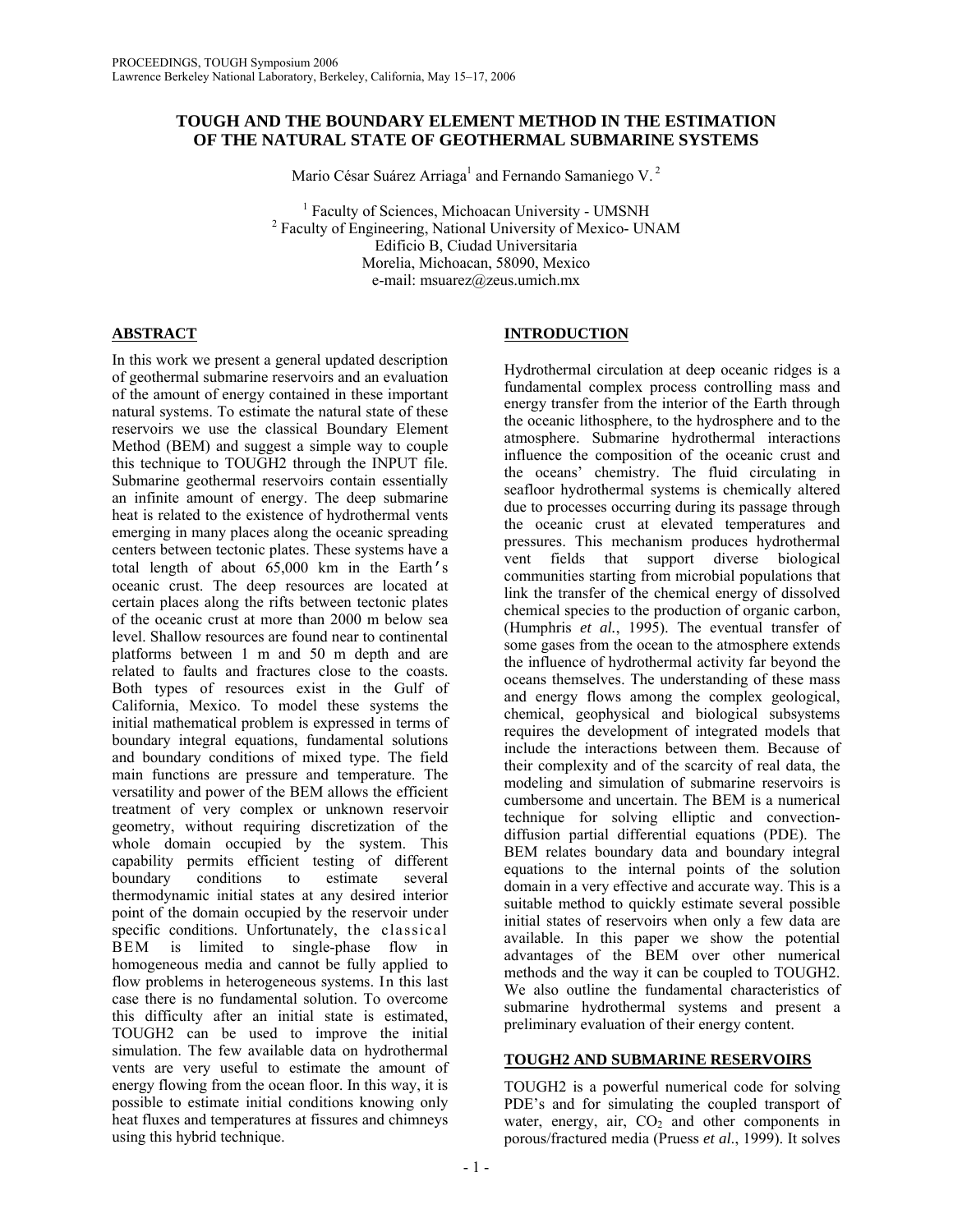systems of non-linear PDE's of parabolic type. The general integral form of these equations is:

$$
\frac{\partial}{\partial t} \int_{V_n} \rho_k \, dV + \int_{V_n} \vec{\nabla} \cdot \vec{F}_k \, dV = \int_{V_n} q_k \, dV \tag{1}
$$

Where  $V_n$  represents any porous medium flow domain,  $\rho_k$  is the density of some physical property (mass, energy),  $F_k$  is the flux of mass/energy and  $q_k$ is an injection/production term in  $V_n$ . The flux vector derives from the gradient of a field variable (pressure or temperature). The subindex k means that Eq. (1) holds for a multi-phase treatment of different components in the mass/energy balance equations, including convection and heat conduction in rock, water, air, gases, etc. For further details, please refer to the *TOUGH2 User's Guide (ibid.)*.

Equation (1) is numerically solved using the Integral Finite Difference Method (IFDM). This technique contains aspects of both major numerical methods, Finite Differences (FD) and Finite Elements (FE). These three methods require discretization of the

whole solution domain  $\Omega$  in the form:  $\Omega = \sum_{n=1}^{N}$ =1  $V_n$ . *n*

The need to discretize the whole domain is the main reason for computation cost and of the total CPU time needed to solve a particular problem. In the potential application of TOUGH2 to submarine geothermal reservoirs, the first practical problems are the insufficiency of both available field data to simulate these systems and the total absence of production history.

### **THE BEM FOR ELLIPTIC PROBLEMS**

During the numerical estimation of the initial state of a reservoir it is clear that, after a great number of time steps, the transient term in eq. (1) becomes practically zero. Thus for this problem, equation (1) becomes a PDE of elliptic type. The BEM is specifically indicated for linear elliptic PDE in homogeneous media. In this type of physical problems the BEM is clearly superior to FD, IFD and FE methods in both accuracy and efficiency. Mainly, because all these methods demand the discretization of the whole solution domain  $\Omega$ . The key feature of the BEM is that only the surface of the porous medium needs to be discretized. The field variable can be calculated with high precision at any point in the interior of the domain using only the known values of the function at the boundary of  $\Omega$ . The BEM provides an effective reduction of the dimension of the PDE solution space. As a result, improved numerical accuracy and lesser use of computational resources are obtained. Differential problems that can be solved on a Notebook using the BEM, could require a cluster or a workstation, or even a supercomputer using any of the other methods for the same level of accuracy and for the same degree of geometric complexity of the reservoir boundary (Cruse and Rizzo, 1975; Ameen, 2001; Pozrikidis, 2002). To illustrate the method, we solve an elliptic problem representing a stationary temperature (or pressure) distribution, described by the Poisson's equation with mixed boundary conditions (Figure 1):

$$
\Delta T = f(\vec{P}), \forall \vec{P} = (x, y) \in \Omega \subset \mathbb{R}^2,
$$
  
\n
$$
T(\vec{P}) = u_T(\vec{P}), \forall \vec{P} \in \Gamma_T,
$$
  
\n
$$
\frac{\partial T}{\partial n}(\vec{P}) = u_n(\vec{P}), \forall \vec{P} \in \Gamma_N
$$
  
\n
$$
\partial \Omega = \Gamma = \Gamma_T \cup \Gamma_N
$$
\n(2)

Let's assume first that  $f = 0$  (Laplace PDE). Applying the Green's theorem and the fundamental solution to the integral form of eq. (2) (see Appendix) we obtain:

$$
T(\vec{P}) = -\frac{1}{2\pi} \int_{\Gamma} \left[ Ln \left\| \vec{P} - \vec{q} \right\| \frac{\partial T(\vec{q})}{\partial n} - \frac{T(\vec{q})}{\left\| \vec{P} - \vec{q} \right\|} Cos \theta \right] ds
$$
  

$$
\forall \ \vec{P} \in \Omega, \ \vec{q} \in \partial \Omega, \ \theta = \angle (\vec{r}_{Pq}, \ \vec{n}), \ \vec{n} = normal \ to \ \Gamma \ at \ \vec{q}
$$
  
(3)



*Figure. 1. Discretization of the boundary of*  $\Omega$  *in the 2D solution domain of the PDE (2).* 

The boundary  $\partial \Omega$  is discretized into  $\Gamma_i$  (j =1, N<sub>b</sub>) boundary elements which can be linear, parabolic, cubic splines in 2D. In the 3D case, the boundary elements can be triangles, rectangles, arcs, etc.

### **BEM Solution of the Poisson Equation**

Let us assume now that  $f \neq 0$  (Poisson PDE), applying the same methodology proposed by Katsikadelis (2002) we obtain: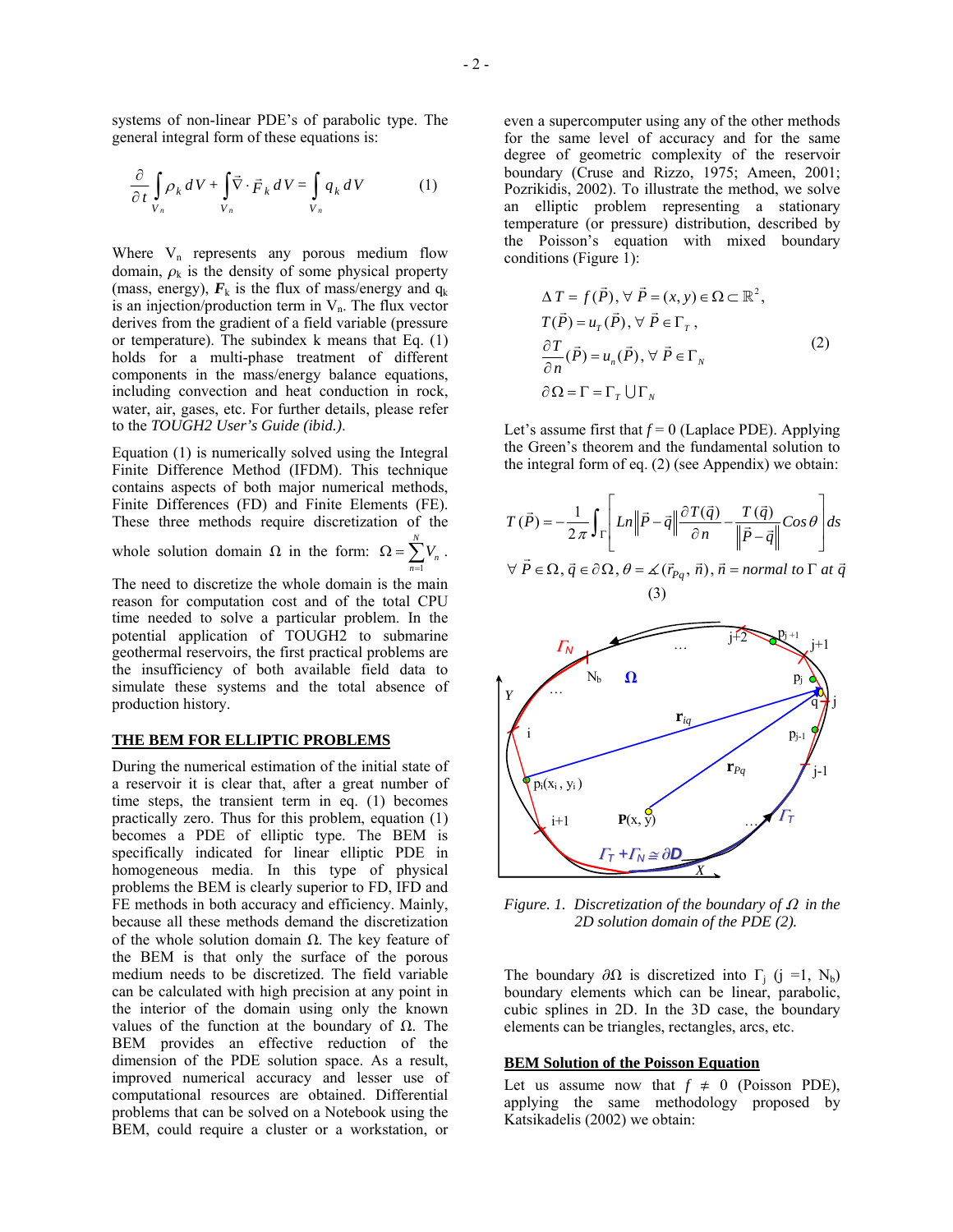$$
\forall \vec{P}, \vec{Q} \in \Omega: T(\vec{P}) = \int_{\Omega} v(\vec{P}, \vec{Q}) f(\vec{P}) d\Omega
$$

$$
-\int_{\Gamma} \left[ v(\vec{P}, \vec{q}) \frac{\partial T(\vec{q})}{\partial n} - T(\vec{q}) \frac{\partial v}{\partial n}(\vec{P}, \vec{q}) \right] ds \qquad (4)
$$
  
Where  $\vec{q} \in \Gamma$  and  $v(\vec{P}, \vec{q}) = \frac{Ln(\Vert \vec{P} - \vec{q} \Vert)}{2\pi}$ 

The auxiliary function  $\nu$  is the Fundamental Solution of the Singular form of Laplace Equation (Appendix) and plays a crucial role in the classical BEM. For time-dependent problems of parabolic type the BEM can also be applied using two subsidiary techniques:

- a) Solving first the PDE in time using FD, then applying the BEM to the time-discretized equations.
- b) Removing the time dependence of the PDE using the Laplace Transform.

#### **The BEM Numerical Implementation: an example**

Let us assume that each  $\Gamma_i$  is a constant linear segment. The discretization of the boundary  $\Gamma$  (Fig. 1) in Eq. (3) implies that:

$$
\Gamma_r \cup \Gamma_N = \Gamma \approx \bigcup_{j=1}^{N_b} \Gamma_j \tag{5}
$$

Consequently Eq. (3) can be discretized as:

$$
\frac{T^{i}}{2} = -\sum_{j=1}^{N_b} \int_{\Gamma_j} v(\vec{p}_i, \vec{q}) \frac{\partial T(\vec{q})}{\partial n_j} ds + \sum_{j=1}^{N_b} \int_{\Gamma_j} T(\vec{q}) \frac{\partial v(\vec{p}_i, \vec{q})}{\partial n_j}
$$
\n(6)

or equivalently as:

$$
\sum_{j=1}^{N_b} H_{ij} T^j = \sum_{j=1}^{N_b} G_{ij} \frac{\partial T^j}{\partial n}
$$
 (7)

The influence coefficients  $H_{ij}$  and  $G_{ij}$  are integral forms equal to:

$$
H_{ij} = \int_{\Gamma_j} \left( \frac{\partial v}{\partial n_j} ds \right) - \frac{\delta_{ij}}{2}; \ G_{ij} = \int_{\Gamma_j} v(\vec{p}_i, \vec{q}) ds \qquad (8)
$$

From Eq. (7) we finally obtain the linear system:

$$
\mathbf{H} \cdot \vec{T} = \mathbf{G} \cdot \vec{T}_n
$$
  

$$
T^j = (u^j); \ T_n^j = \frac{\partial T^j}{\partial n} = (u_n^j)
$$
 (9)

Because of the assumed mixed boundary conditions,  $u_{\text{I}}$  in  $\Gamma_{\text{I}}$  and  $u_{\text{n}}$  in  $\Gamma_{\text{N}}$ , there are unknown quantities in both sides of Eq. (9). Consequently we need to separate the identified *u*'s from the not known *u*'s in order to obtain a consistent system of linear equations. As an example, the system for  $N_b = 4$  is:

$$
\begin{pmatrix}\nH_{11} & H_{12} & H_{13} & H_{14} \\
H_{21} & H_{22} & H_{23} & H_{24} \\
H_{31} & H_{32} & H_{33} & H_{34} \\
H_{41} & H_{42} & H_{43} & H_{44}\n\end{pmatrix}\n\begin{pmatrix}\nu^{1} \\
u^{2} \\
r^{3} \\
r^{4}\n\end{pmatrix} =
$$
\n(10)  
\n
$$
\begin{pmatrix}\nG_{11} & G_{12} & G_{13} & G_{14} \\
G_{21} & G_{22} & G_{23} & G_{24} \\
G_{31} & G_{32} & G_{33} & G_{34} \\
G_{41} & G_{42} & G_{43} & G_{44}\n\end{pmatrix}\n\begin{pmatrix}\nT_{n}^{1} \\
T_{n}^{2} \\
u_{n}^{3} \\
u_{n}^{4}\n\end{pmatrix}
$$

Let us suppose that the  $u^j$  are the known quantities and the  $T<sup>j</sup>$  are the unknown variables. Moving all the unknowns to the left hand side of equation (10) we obtain the final linear system:

$$
\mathbf{A} \cdot \vec{\mathbf{T}} = \mathbf{B} \Leftrightarrow
$$
\n
$$
\begin{pmatrix}\n-H_{13} & -H_{14} & G_{11} & G_{12} \\
-H_{23} & -H_{24} & G_{21} & G_{22} \\
-H_{33} & -H_{34} & G_{31} & G_{32} \\
-H_{43} & -H_{44} & G_{41} & G_{42}\n\end{pmatrix} \cdot \begin{pmatrix}\nT^3 \\
T^4 \\
T_n^1 \\
T_n^2\n\end{pmatrix} = \cdot \begin{pmatrix}\nB^1 \\
B^2 \\
B^3 \\
B^4\n\end{pmatrix}
$$
\n(11)\n
$$
B^i = H_{i1}u^1 + H_{i2}u^2 - G_{i3}u_n^3 - G_{i4}u_n^4
$$

The matrix in this system is full and non symmetric, but is at least four times smaller than the equivalent matrix obtained from FD, FE or IFD. This result can be easily generalized for any  $N_b > 4$ . We are ready to apply the BEM to submarine reservoirs.

### **SUBMARINE GEOTHERMAL SYSTEMS**

### **Geothermal Discharges, Plumes and Venting**

Most of the known vents are at the mid-ocean ridge systems (MORS) in the deep sea (Damm, 1995). Magmatic processes provide the energy to drive hydrothermal circulation of seawater through the oceanic crust causing rock-seawater interaction at temperatures between 200°C and 400°C, (Suárez & Samaniego, 2005). The resulting mechanism gives rise to venting at seafloor depth, ranging between 840 and 3600 meters depth (Fig. 2) and contributing considerably to the global balance of the total Earth's heat (Fornari and Embley, 1995). This venting is associated with fissures located directly above magma injection zones.

The observed vent fields are tens of meters in diameter ranging in area between  $4 - 800 \text{ m}^2$ ,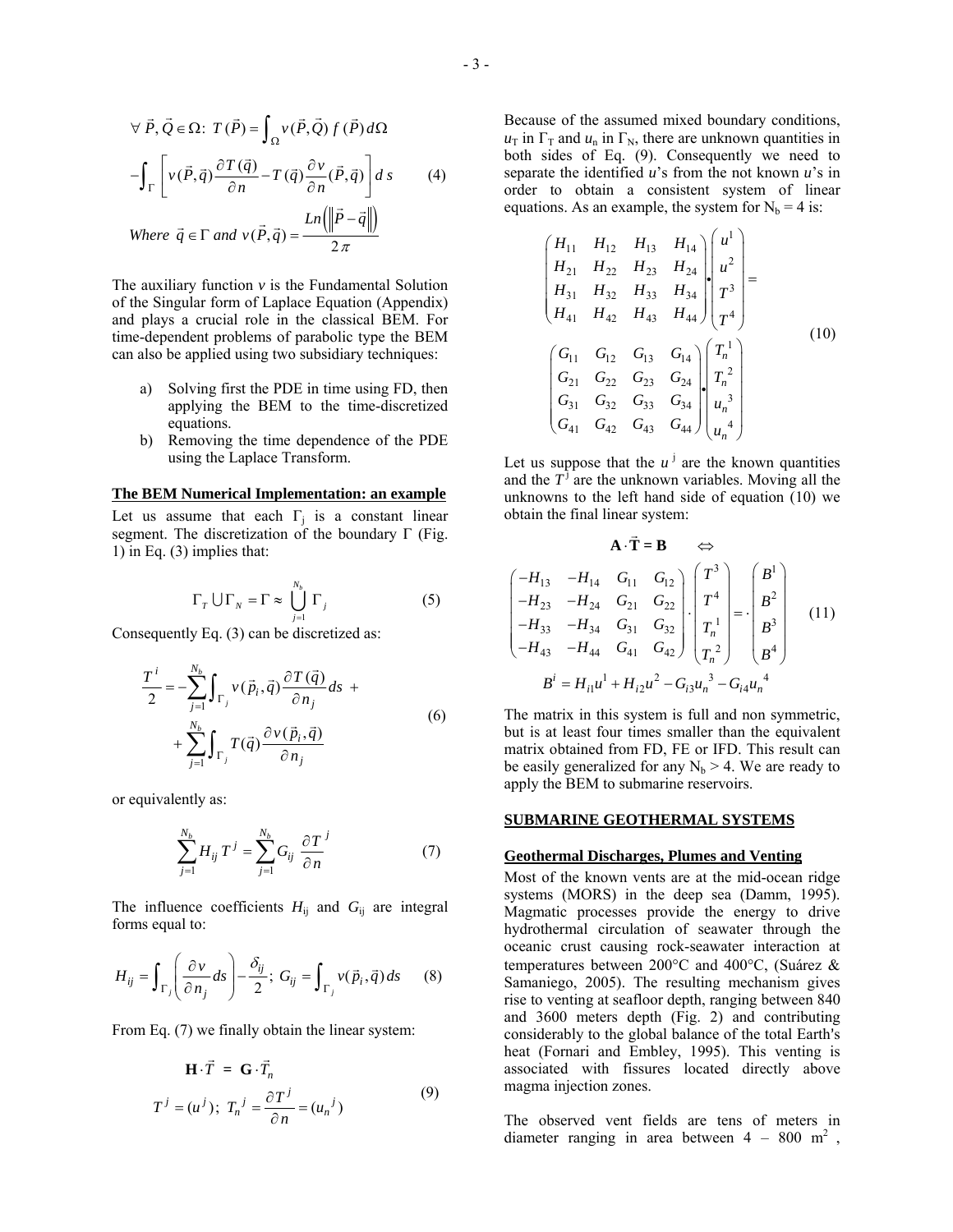(Humphris *et al.*, 1995). The heat input from those systems affects the mid-depth circulation of the oceans. Hydrothermal plumes are created by the thermal and chemical fluid input from submarine hot spring systems into the deep sea (Figs. 2 and 3).



*Figure 2. The birth of a plume at the top of a submarine chimney located 3000 m depth in the Pacific Ocean (BP-BBC, 2004).* 

The vents in the deep sea are markedly short-lived and ever changing. The depth and size of the heat source and the type of permeability related to faults and fractures acting as recharge conduits, will determine the longevity of a vent area (Fornari and Embley, 1995). The plumes hold many clues to the characteristics of hydro-thermal venting and its effect on the ocean. The rising plumes entrain deeper and saltier water, carrying it up in the water column affecting the thermoaline circulation of the oceans (Damm, 1995). The plumes' active discharge orifices cover only a minuscule percentage of the seafloor. But there is an enormous range of temporal and spatial scales involved in these events. Baker *et al.* (1995) found that the hydrothermal fluids discharged from vents form plumes that are rapidly diluted in the seawater and the mixture rises hundreds of meters and spreads laterally from tens to thousands of kilometers. Those plumes formed by mixing of seafloor vent fluids and ambient seawater are easily detectable by physical and chemical tracers. That is why the careful study of plumes is a useful tool for hydrothermal exploration.

## **Black and White Smoker Chimneys**

Divergent plate movements in the deep sea produce fissures, allowing vertical transfer of magmatic heat toward the ocean floor. As cold seawater enters those fissures, it becomes hot and is chemically changed during its contact with the rock. In this way the oceanic crust is cooled significantly by convection. The recharge areas where seawater enters the crust

are diffuse and widespread (Humphris *et al*, 1995). At seafloor hydrothermal vent sites, hot, acidic hydrothermal fluids are injected into cold, alkaline seawater, resulting in precipitation of vent deposits and particle-rich plumes (Kingston, 1995). These deposits and plumes are the surface expression of large hydrothermal systems that transfer significant heat and mass from the mantle and crust to the hydrosphere. Many vent fields have vertical structures forming chimneys built of materials which precipitate from the heated vent fluid as it mixes with seawater. Black smoker chimney walls are initially emplaced as hydrothermal fluid mixes turbulently with seawater (Fig. 3). This occurs because of "*… the subsequent dominance of horizontal transport across the wall, mineral dissolution and precipitation within pore spaces of the wall, and deposition of Cu-Fe sulfide along the inside of the flow conduit*", (*ibid*).



## *Figure 3. Two natural chimneys in the Pacific Ocean, discharging fluids at temperatures of about 350°C (BP-BBC, 2004).*

During dives with the submarine Alvin at the Gulf of California (Mercado, 1990) diverse hydrothermal manifestations were observed. The *Hanging Gardens* were discovered at 2600 m depth (Fig. 4) and similar impressive natural chimneys up to 6 m high were also observed (Fig. 3). Those almost metallic natural chimneys are formed in part by iron and copper sulfides and discharge spouts of water at 350°C. Mercado (1990) reported sampling of sea water containing anomalies of methane, helium and hydrogen associated with geothermal fluids. The flow of hot water expelled by the chimneys, had an approximate speed of 250 cm/s flowing through diameters between 10 and 20 cm.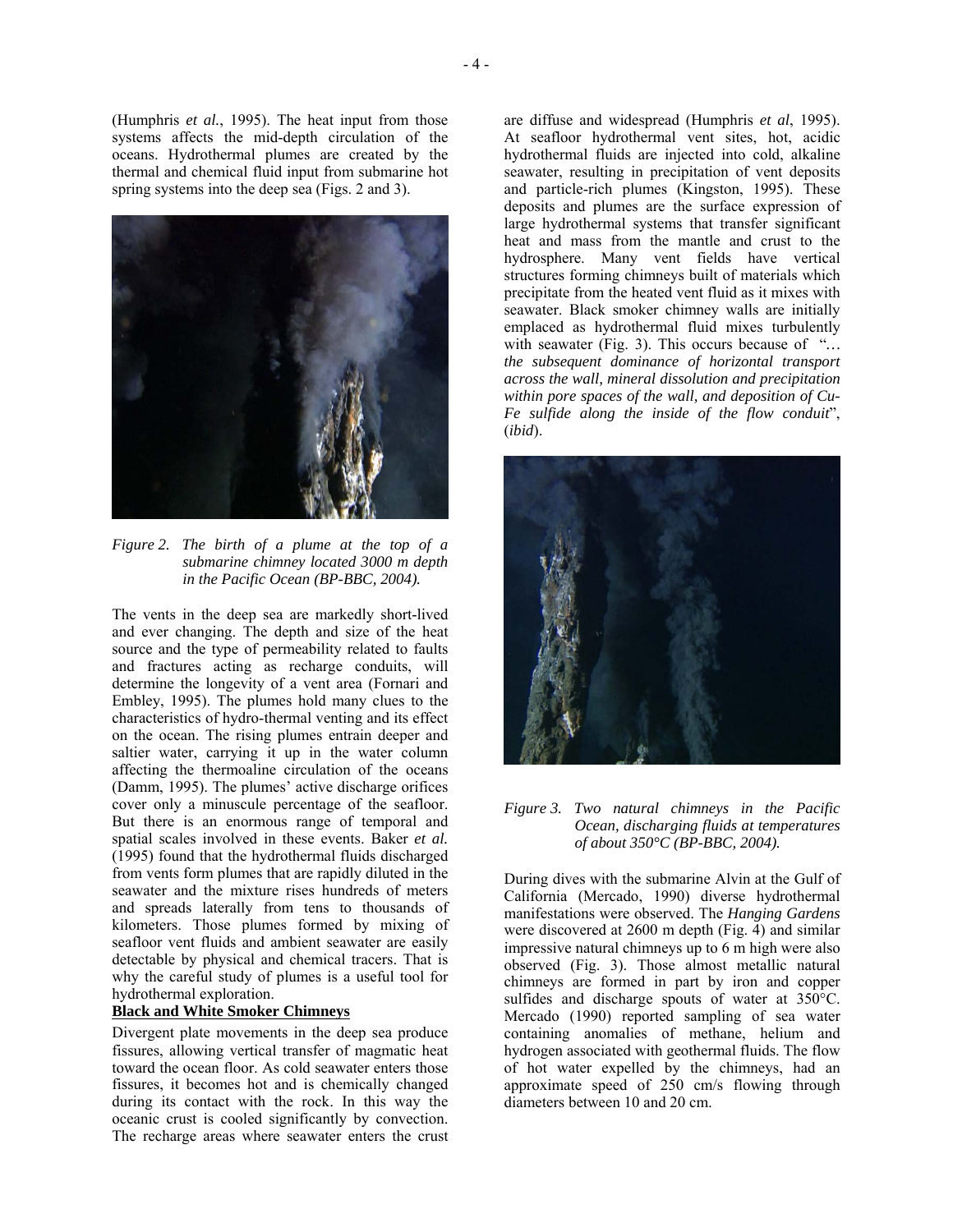

*Figure 4. A strange "flower" or tube-worm opening in a submarine garden, (BP-BBC, 2004).* 

Kingston (1995) mentioned that initial models separate the formation of chimneys into stages. The first stage is precipitation of porous anhydrite walls that contain fine inclusions of sulfide. This stage occurs when hydrothermal fluid at 350°C exits the seafloor at velocities of about 100 cm/s and mixes with seawater at 2°C. Velocities measured in the hydrothermal plumes 3 to 5 cm above the orifices of chimneys at 21°N EPR varied from 70 to 236 cm/s (Kingston, 1995). The images shown in Figures 2 and 3 correspond to portions of plumes from black smokers with a heat flux of about 60  $MW_T$  (thermal mega-Watts), venting into an ocean with a constant density gradient given by the following equation (Lupton, 1995):

$$
N^2 = -\frac{g}{\rho_0} \frac{d\rho}{dz} = 1.5 \times 10^{-6} \text{ s}^{-2}
$$
 (12)

Where g is the gravity acceleration,  $\rho_0$  is the average local density and dρ/dz is the vertical density gradient  $d\rho/dz \approx 1.53 \times 10^{-4}$  kg/m<sup>4</sup>. N is called the Brunt -Väisälä buoyancy frequency. Turner (1973; *op. cit. in* Humphris *et al*, 1995) established another useful equation to estimate the maximum height  $Z_M$  of rise of a plume as a function of the buoyancy flux  $F_0$  and the frequency N:

$$
Z_M = 5 \left( \frac{F_0}{\pi} \right)^{\frac{1}{4}} N^{-\frac{3}{4}} \tag{13}
$$

From measured data reported by Lupton (1995), we obtain  $F_0 = 0.17 \text{ m}^4 \text{ s}^{-3}$ ; using the frequency N, it is possible to estimate a maximum height for the plume:  $Z_M \approx 370$  m above seafloor. After these models, a plume of 750 m height will correspond to a heat flux of about 1000  $\text{MW}_{\text{T}}$  . Other measured thermal fluxes range from 1 to 93  $MW_T$ , with an accepted average value for a single orifice of about 8  $MW_T$ .

There is a weak dependence of  $Z_M$  on the effective heat flux. A megaplume observed at the Juan de Fuca ridge in 1986 was able to affect the water column up to 1000 m above the seafloor. Such a megaplume was the impressive result of an instantaneous and huge release of heat flux at the corresponding source. The fact that other megaplumes have been observed leads to the conclusion that the total convective heat outflowing from the ocean is discharged in the form of both continuous steady-state venting and megaplumes (Lupton, 1995).

Suárez and Samaniego (2005) reported an average heat flow in the Mexican Volcanic Belt of about 0.10  $W_T/m^2$ . The submarine heat flow measured in some places of the Gulf of California was of the order of  $0.34 \text{ W}_T/m^2$  at an average temperature of 330°C (Mercado, 1990). Using two models, Stein *et al*. (1995) predicted an average hydrothermal heat loss by conduction for the oceanic crust of about 1.5  $W_T/m^2$ . The same parameter predicted for the ridges is between 2 and 100  $MW_T/Km$  (per unit ridge length). The first value is for a slow ridge and the last value corresponds to a plume with a heat content of 1000 MW<sub>T</sub>. Thus, the plumes remove more heat than the steady-state surface flux for the cooling lithosphere. Alt (1995) estimated that submarine hydrothermal discharges remove about 30% of the heat lost from oceanic crust.

### **Application of the BEM to Submarine Reservoirs, Temperature Distribution and Heat Flow**

The PDE describing the natural state of a geothermal reservoir is approximately elliptic, because the transient changes are very slow. Eqs. (6-11) were programmed in a Fortran/90 code called BEMSub. We solved the line integrals of Eq. (8) by the Gauss-Legendre quadrature. We assumed a squared submarine reservoir of 1000 m  $\times$  1000 m in 2D.

Forty boundary elements were sufficient to estimate the temperature distribution in this reservoir using the BEM. The boundary conditions were zero heat flow at the lateral boundaries and constant but different temperatures at the bottom and top of the reservoir. To calculate the temperature we chosen 81 internal points uniformly distributed in the square. Although this number could be larger, 81 is enough to draw the surfaces and illustrate the results. We considered the numerical values shown in Table 1. The average thermal conductivity is 3.0 W/°C/m.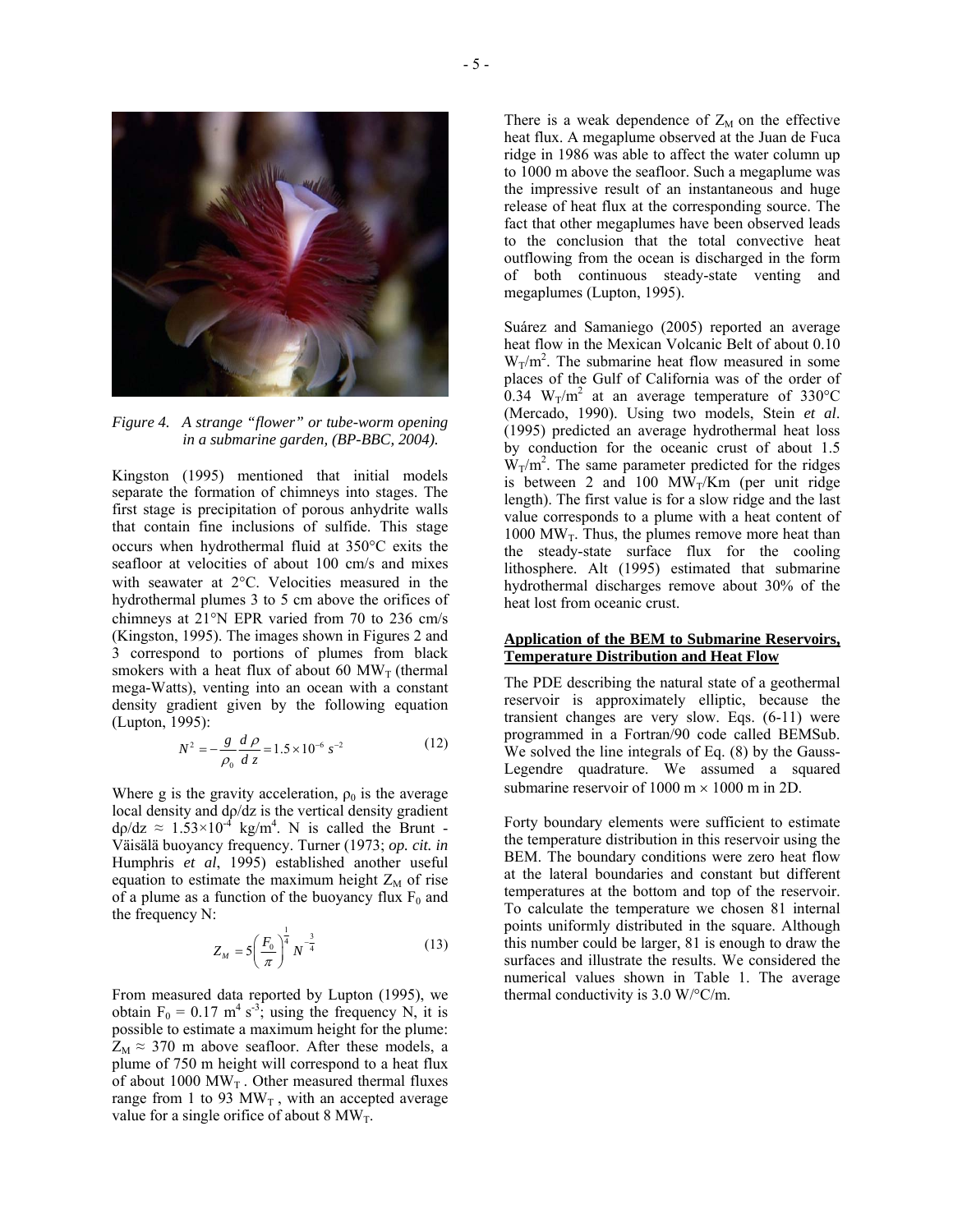| Field function | Minimum                                | Maximum            |
|----------------|----------------------------------------|--------------------|
| Pressure       | 190 <sub>bar</sub>                     | 300 bar            |
| Temperature    | 200 °C                                 | 700 °C             |
| Fuid flow rate | $70 \text{ cm/s}$                      | $250 \text{ cm/s}$ |
| Heat Flux      | $0.34 \text{ W}_{\text{T}}/\text{m}^2$ | $1.50 W_T/m^2$     |

*Table 1. Some Parameters of Submarine Reservoirs.* 

The idea of this application is simple: knowing the range of possible temperatures, what should be the fixed temperatures at the top and bottom of the reservoir able to reproduce the measured conductive heat flow? We considered two simulations, one for the heat flow measured in the Gulf of California (0.3  $W_T/m^2$ ) and a second one for the estimated average heat flux for the oceanic crust  $(1.5 \text{ W}_T/m^2)$ . The results are shown in Figures 5 and 6.



*Figure 5. Temperatures fitting the flow of heat measured in the Gulf of California.* 



*Figure 6. Temperatures fitting the average heat flow estimated for the entire oceanic crust.* 

# **Coupling the results of the BEM to TOUGH**

Using the same data we prepared the INPUT deck of TOUGH for a regular mesh of 400 volumes of sizes  $50 \times 50$  m each, for an EOS of pure water. The boundary conditions were the same, considering only the temperature initial state given by Figure 5. For the pressure we assumed a vertical linear distribution with the initial values at the top of the hypothetical submarine reservoir given in Table 2.

*Table 2. Initial and final conditions at the Reservoir.* 

| Field function   | Top                                                                            | <b>Bottom</b>         |
|------------------|--------------------------------------------------------------------------------|-----------------------|
| Pressure         | 190 <sub>bar</sub>                                                             | 260 <sub>bar</sub>    |
|                  |                                                                                |                       |
| Temperature      | 300 °C                                                                         | 400 °C                |
| Fuid Density*    | 733.2 $\text{kg/m}^3$                                                          | 189.4 $\text{kg/m}^3$ |
| <b>Heat Flow</b> | -0.29934 W <sub>T</sub> /m <sup>2</sup> 0.29934 W <sub>T</sub> /m <sup>2</sup> |                       |

The top of the reservoir is located 2600 m below sea level and the bottom is 1000 m deeper. After around 20 time steps, the temperature obtained with TOUGH is exactly the same as the distribution shown in Figure 5. The heat fluxes calculated with TOUGH at the top and bottom of the reservoir are of equal value but of opposite sign, indicating that a steady state was reached. This value is practically equal to that obtained with the BEM  $(0.3 \text{ W}_T/m^2)$ . The main difference is the calculation time. The BEM takes about 0.2 seconds of CPU time for a whole single calculation using a 3 GHz PC. TOUGH needs around 10<sup>2</sup> times more CPU time to achieve the same result. But if the starting thermodynamic point is far from these initial conditions for pressure and temperature, the total simulation time could be  $10<sup>5</sup>$  times larger in the same computer, because of the need for small time steps.

## **CONCLUSIONS**

- Deep submarine geothermal resources contain practically an infinite energy potential. Volcanic and tectonic processes control hydrothermal activity at mid-ocean ridge spreading centers, influencing all aspects of oceanography. The understanding of the mass and energy flows in these complex systems requires the development of integrated models that include the interactions among different subsystems.
- Using available data from different sources, we reported a preliminary estimation of the amount of convective and conductive energy contained in submarine systems escaping through fissures in the oceanic floor. Hydrothermal fluids at temperatures between 350°C and 400°C exits the chimneys on the seafloor at velocities of about 70 cm/s to 250 cm/s and mixes with deep seawater at 2°C. Measured thermal fluxes have an average value for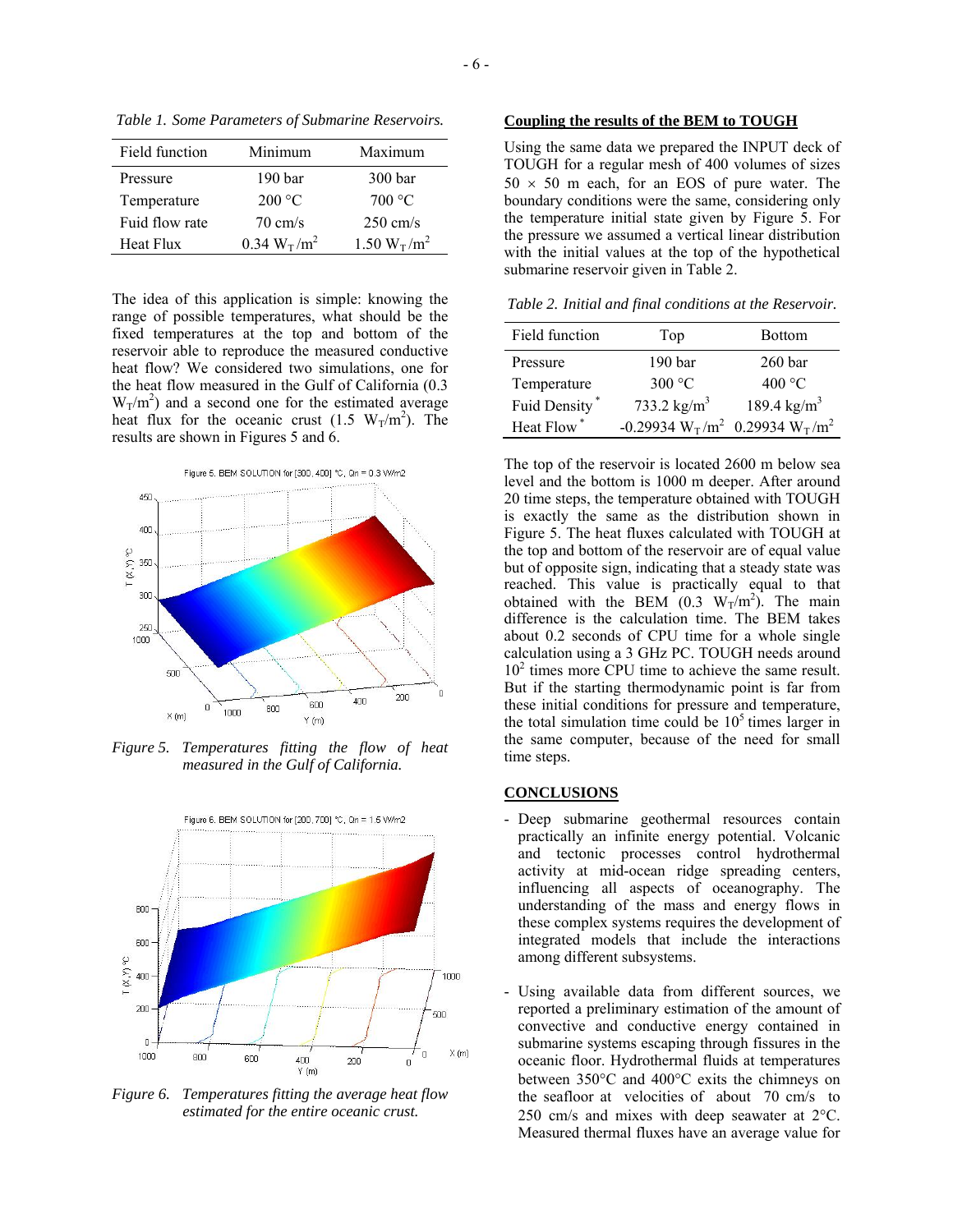a single orifice of 8  $MW_T$ . Some Mega-plumes of 750 m height correspond to heat fluxes of about  $1000 \text{ MW}_T$ .

- The main purpose of the simulation problem we have presented was to illustrate the easy and efficient use of the BEM in the estimation of the natural state of submarine reservoirs, knowing few parameters. The potential use of the BEM coupled to TOUGH could be enormously helpful in the computation of the initial state of any reservoir. This coupling could be also achieved in domain decompositions, using the extended BEM in subdomains that require detailed calculations and mesh refinement.

### **ACKNOWLEDGMENT**

The authors are grateful to the National University of Mexico and to the Scientific Coordination (CIC) of the Michoacan University for their financial support.

### **REFERENCES**

Alt, J., Subseafloor Processes in Mid - Ocean Ridge Hydrothermal Systems. *Geophysical Monograph* **91**, American Geophysical Union, 85-114, 1995.

Ameen, M. *Boundary Element Analysis: Theory and Programming*. Narosa Publishing House, 2001.

Archer, R. *Computing Flow and Pressure Transients in Heterogeneous Media using Boundary Element Methods*. Ph.D. Thesis. Department of Petroleum Engineering, Stanford University, CA, 2000.

Archer, R., Horne, R. and Onyejekwe, O. Petroleum Reservoir Engineering Applications of the Dual Reciprocity Boundary Element Method and the Green Element Method. 21<sup>st</sup> World Conference on the BEM. Oxford University, 1999.

Baker, E., C. German and H. Elderfield. Hydrothermal Plumes over Spreading-Center Axes: Global Distributions and Geological Inferences. *Geophysical Monograph* **91**, American Geophysical Union, 47-71, 1995.

Blue Planet: A Natural History of the Oceans. The Abyss. BBC/DVD No. 1. Eds. Folio and Tycoon Entertainment Group, 2004.

Cruse, T. and F. Rizzo. Boundary Integral Equation Method: Computational Applications in Applied Mechanics, 1995. *Applied Mechanics Conf. AMD*-Vol. 11, The Applied Mechanics Division, ASME. Rensselaer Polytechnic Institute, New York, 1975.

Damm, K. (1995), Controls on the Chemistry and Temporal Variability of Seafloor Hydrothermal Fluids. *Geophysical Monograph* **91**, American Geophysical Union, 222-247.

Fornari, D. and Embley, R. (1995), Tectonic and Volcanic Controls on Hydrothermal Processes at the Mid-Ocean Ridge: An Overview Based on Near-Bottom and Submersible Studies. *Geophysical Monograph* **91**, American Geophysical Union, 1- 46.

Humphris, S., R. Zierenberg, L. Mullineaux and R. Thomson, Editors. *Seafloor Hydrothermal Systems. Physical, Chemical, Biological and Geological Interactions*. *Geophysical Mono.* **91**, American Geoph. Union, ISBN 0-87590-048-8, 466 pp, 1995.

Katsikadelis, J. T. *Boundary Elements: Theory and Applications*. Elsevier, 2002.

Kingston, M. Modeling Chimney Growth and Associated Fluid Flow at Seafloor Hydrothermal Vent Sites. *Geophysical Monograph* **91**, American Geophysical Union, 158-177, 1995.

Lupton, J. Hydrothermal Plumes: Near and Far Field. *Geophysical Monograph* **91**, American Geophysical Union, 317-346, 1995.

Mercado, S. Manifestaciones Hidrotermales Marinas de Alta Temperatura (350 °C) Localizadas a 21°N, a 2600 m de Profundidad en la Elevación Este del Pacífico. *GEOTERMIA,* **6**, No. 3, 225-263, 1990.

Pita, R., C. *Cálculo Vectorial*. Prentice-Hall Hispanoamericana, S.A., México, 1995.

Pozrikidis, C. *Boundary Element Methods*. Chapman & Hall / CRC Press, Boca Raton, FL, 2002.

Pruess, K., C. Oldenburg, and G. Moridis, *TOUGH2 User's Guide, Version 2.0*, Report LBNL-43134, Lawrence Berkeley National Laboratory, Berkeley, Calif., 1999.

Sato, K. *Accelerated Perturbation Boundary Element Model for Flow Problems in Heterogeneous Reservoirs*. Ph.D. Thesis. Department of Petroleum Engineering, Stanford University, CA, 1992.

Stein, C., S. Stein and A. Pelayo, Heat Flow and Hydrothermal Circulation. *Geophysical Monograph* **91**, American Geophysical Union, 425-445, 1995.

Suárez, A. M. and F. Samaniego. A Preliminary Evaluation of the Convective Energy Escaping from Submarine Hydrothermal Chimneys. *Proceedings, 30th Workshop on Geothermal Reservoir Engineering* Stanford University, CA, SGP-TR-176, 2005.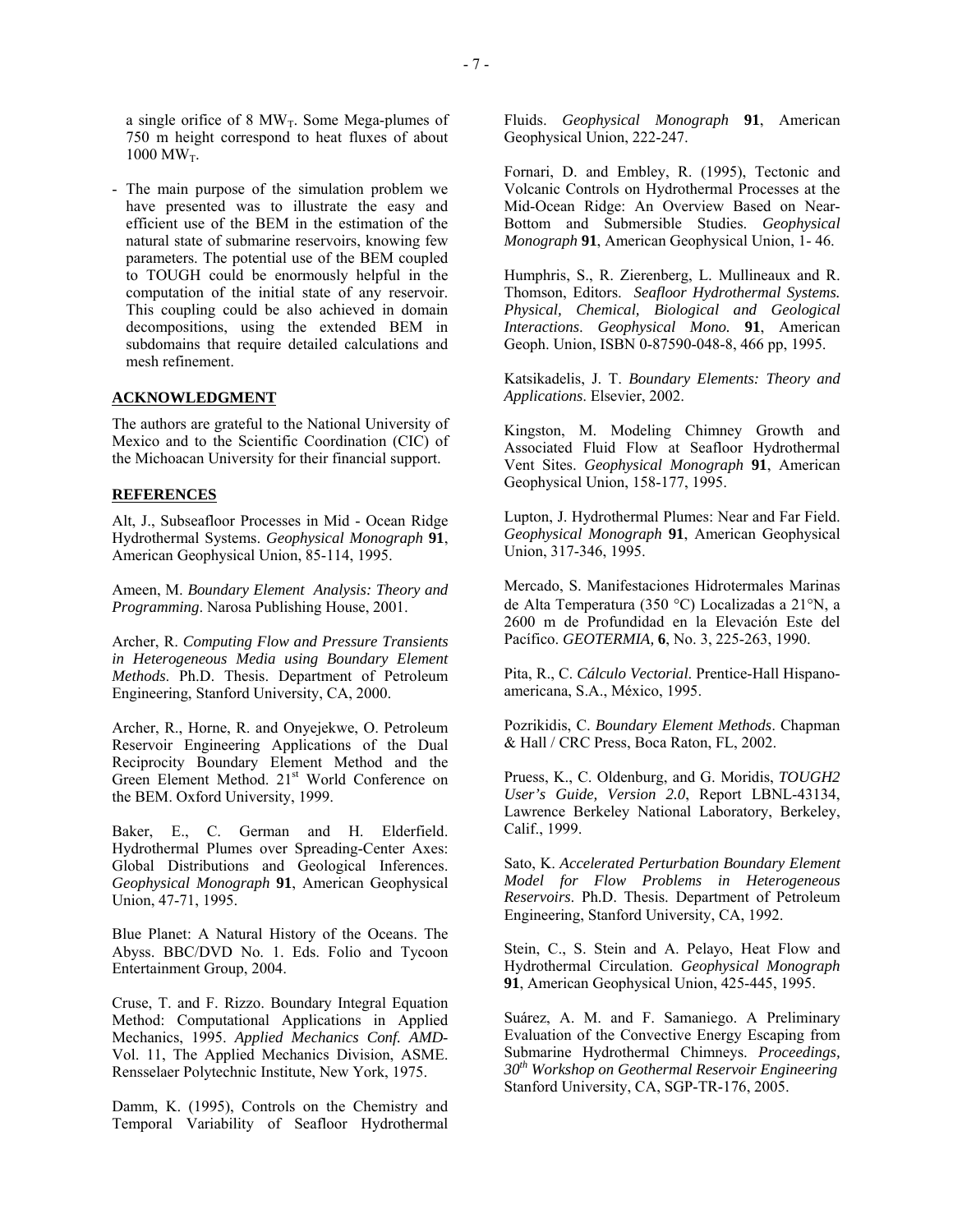## **MATHEMATICAL APPENDIX**

#### **Stoke's and Green's Theorems**

The main fundamental theorem supporting the BEM is the general Stoke's Theorem (Pita, 1995):

$$
\int_{\Omega} d\omega = \int_{\Gamma} \omega, \Gamma = \partial \Omega, \ \Omega \subset \mathbb{R}^{n}, \Gamma \subset \mathbb{R}^{n-1}
$$
\n
$$
n = 1, 2, 3; \ \Gamma = \partial \Omega \text{ is the boundary of } \Omega
$$
\n
$$
(14)
$$

Where  $\Omega$  is an open subset of  $\mathbb{R}^n$ ,  $\omega$  is any differential form defined in  $\Omega$ . This simple and elegant theorem has many significant consequences. Let's define  $\omega(x,y) = f(x,y) + g(x,y)$ ; Stoke's Theorem implies that:

$$
\int_{\Omega} \left( \frac{\partial f}{\partial x} + \frac{\partial g}{\partial y} \right) dx \, dy = \int_{\Gamma} (f \, dy - g \, dx) \tag{15}
$$

Assuming that (f, g) are the components of a gradient and defining a vector  $n$  normal to the curve  $\Gamma$ :

$$
\vec{\nabla}F = \left(\frac{\partial F}{\partial x}, \frac{\partial F}{\partial y}\right) = (f, g); \ \vec{n} = (n_x, n_y) \implies
$$
\n
$$
\int_{\Omega} (\Delta F) dx dy = \int_{\Gamma} \vec{\nabla} F \cdot \vec{n} ds = \int_{\Gamma} \frac{\partial F}{\partial n} ds \qquad (16)
$$
\nWhere:  $\Delta F = \vec{\nabla} \cdot (\vec{\nabla} F) = \left(\frac{\partial^2 F}{\partial x^2} + \frac{\partial^2 F}{\partial y^2}\right)$ 

This result implies the first form of Green's theorem:

$$
f = u \frac{\partial v}{\partial x}, g = v \frac{\partial u}{\partial y}, u, v : \Omega \to \mathbb{R}, u, v \in C_{\Omega}^{2}
$$
  

$$
\int_{\Omega} \left( u \Delta v + \vec{\nabla} u \cdot \vec{\nabla} v \right) dx dy = \int_{\partial \Omega} u \frac{\partial v}{\partial n} ds
$$
 (17)

Interchanging the roles of *u* an *v* in this formula and subtracting both results we finally arrive to the full expression of the general Green's Theorem:

$$
\int_{\Omega} \left( u \Delta v - v \Delta u \right) d\Omega = \int_{\partial \Omega} \left( u \frac{\partial v}{\partial n} - v \frac{\partial u}{\partial n} \right) ds
$$
\n
$$
\Omega \subset \mathbb{R}^n \text{ and } \partial \Omega \subset \mathbb{R}^{n-1}, \ n = 1, 2, 3
$$
\n(18)

#### **The Distribution of Dirac (a** *generalized function***)**

Another fundamental result that supports the theory of the BEM concerns the Dirac's Delta distribution (Pozrikidis, 2002; Katsikadelis, 2002). It can be defined in 1, 2 or 3 dimensions and interpreted as a forced Laplace's equation for a field produced around a singular point. Let  $\vec{P}$  and  $\vec{P}_0 \in \mathbb{R}^n$ , be two points in the n-dimensional space ( $n = 1, 2, 3$ ), where  $P_0$  $\overline{\phantom{a}}$  $P_0$  is the

location of a fixed singular point,  $P$  is any variable point of the field. The distribution of Dirac  $\overline{\phantom{a}}$ *P*  $\delta_n(\vec{P} - \vec{P_0})$  is a generalized function such that:

$$
\delta_n(\vec{P} - \vec{P}_0) = \lim_{\beta \to \infty} \frac{\beta}{\pi} \exp\left(-\beta \|\vec{P} - \vec{P}_0\|^2\right)
$$
  

$$
\|\vec{P} - \vec{P}_0\| = \sqrt{\sum_{k=1}^n (x_k - x_{0k})^2} \quad \text{for } n = 1, 2, 3
$$
 (19)

Where  $\beta$  is a real positive parameter related to an arbitrary length. The following properties are easily demonstrated:

1) 
$$
\delta_2(\vec{P} - \vec{P}_0) = \delta_1(x - x_0) \delta_1(y - y_0)
$$
  
\n2)  $\delta_3(\vec{P} - \vec{P}_0) = \delta_1(x - x_0) \delta_1(y - y_0) \delta_1(z - z_0)$   
\n3)  $\delta_n(\vec{P} - \vec{P}_0) = 0 \quad \forall \ \vec{P} \neq \vec{P}_0$   
\n4)  $\delta_n(\vec{P} - \vec{P}_0) = \infty \quad \text{if} \ \vec{P} = \vec{P}_0$   
\n5)  $\int_{\Omega} \delta_n(\vec{P} - \vec{P}_0) d\Omega = 1 \quad \forall \ \Omega \ni \vec{P}_0$   
\n6)  $\int_{\Omega} \delta_n(\vec{P} - \vec{P}_0) f(\vec{P}) d\Omega = f(\vec{P}_0) \quad \forall \ \Omega \ni \vec{P}_0$ 

This last property establishes that the integral of the product of  $\delta_n$  and an arbitrary function over a domain  $\Omega$  containing the singular point  $P_0$  is equal to  $f(P_0)$ , the value of the function at the singular point. Thus, if  $\Omega$  does not contain  $P_0$  this integral is equal to zero.

## **The Fundamental Solution in the Free Space**  JJG

Let  $\overrightarrow{P}$  be any point, and  $\overrightarrow{P_0}$  a heat point source located somewhere in the plane  $\mathbb{R}^2$ . The influence of *P* the heat source is described by the Dirac's Delta distribution (see Appendix):  $f(\vec{P}) = \delta(\vec{P} \cdot \vec{P_0})$ . The temperature field is described by the fundamental PDE (Pozrikidis, 2002) in polar coordinates:

$$
\Delta T = \frac{d^2 T}{dr^2} + \frac{1}{r} \frac{dT}{dr} = \delta(\vec{P} - \vec{P}_0),
$$
  
\n
$$
r = ||\vec{P} - \vec{P}_0|| = \sqrt{(x - x_0)^2 + (y - y_0)^2}
$$
\n(21)

The solution of this PDE plays a very important role in the BEM and is called the Singular or Fundamental Solution or the Free Space Function of Green. Its expression is:

$$
v(\vec{P} - \vec{P}_0) = \frac{Ln(r)}{2\pi}
$$
 (22)

Applying these results to the PDE (2) with  $f = 0$  we obtain: